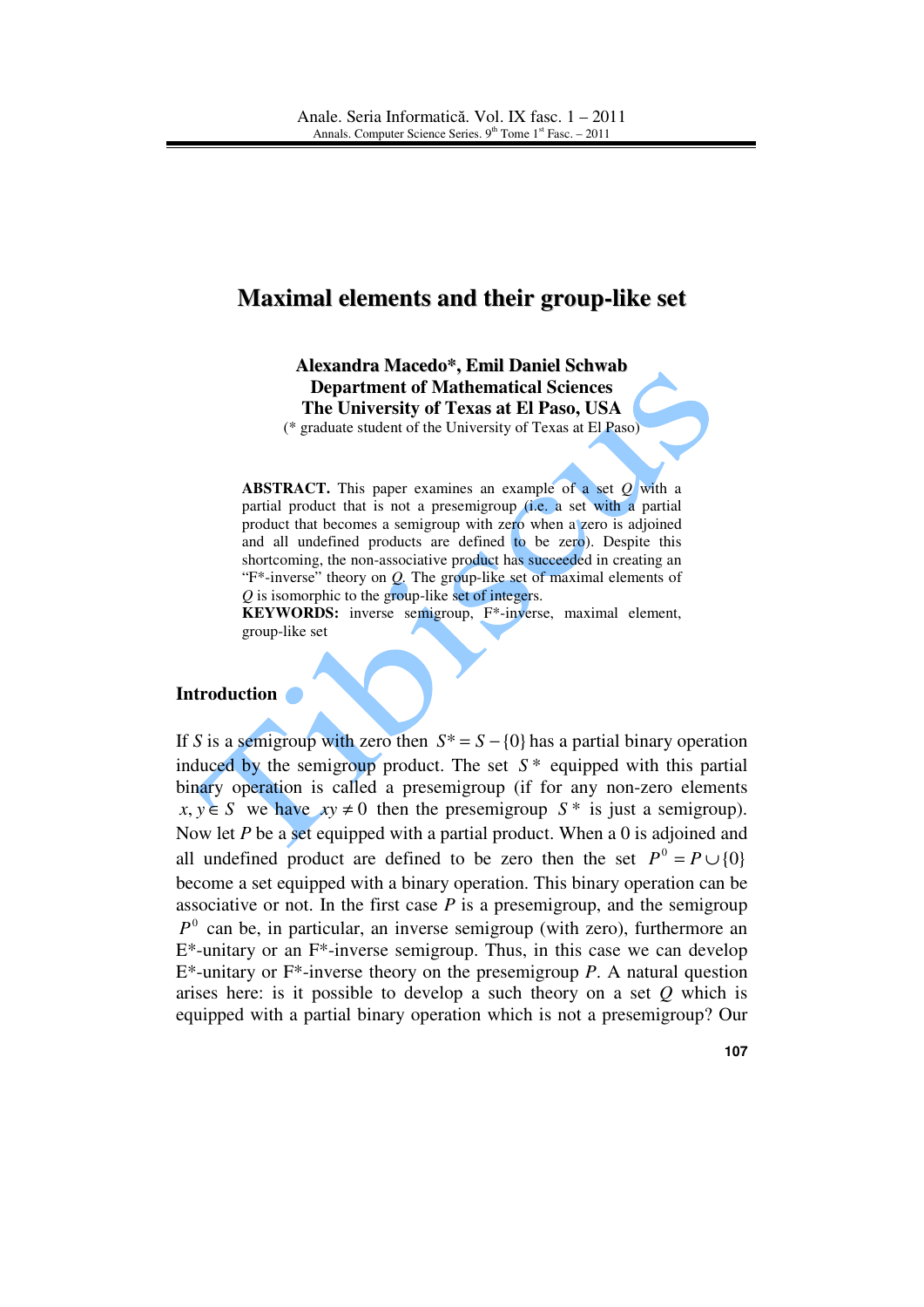example, in this paper, is a set *Q* equipped with a non-associative partial binary operation. All its properties convincingly show that the answer is yes to the question above. We can say that *Q* is an F\*-inverse semigroup-like set. In our example the F\*-inverse properties leads exactly to the group-like set of integers as the group-like set of maximal elements of *Q*.

## **1. Background**

An inverse semigroup  $S$  is a semigroup in which every element  $x$  has a unique inverse  $x^{-1}$  in the sense that  $x = xx^{-1}x$  and  $x^{-1}xx^{-1} = x^{-1}$ . The semigroup *S* is inverse if and only if it is regular (i.e. for each element  $x$ there exists an element *y* such that  $xyx = x$  ) and its idempotents commute.

The natural partial order on *S* defined by  $x \le y \Leftrightarrow x = xx^{-1}y$ (equivalently,  $x \le y \Leftrightarrow x = yx^{-1}x$ ) plays a central role in the theory of inverse semigroups. An inverse semigroup with zero is  $E^*$ -unitary when any element above a non-zero idempotent is itself an idempotent. An inverse semigroup with zero is F\*-inverse when any non-zero element is beneath a unique maximal element. M. Szendrei  $[Sz \cdot 87]$  introduced the class of  $E^*$ unitary inverse semigroups, and A. Nica [Nic94] the class of F\*-inverse semigroups. Any  $F^*$ -inverse semigroup is  $E^*$ -unitary.

Let *S* be an F<sup>\*</sup>-inverse monoid, *M* the set of all maximal elements of *S*, and  $D = \{(x, y) \in M \times M \mid xy \neq 0\}$ . A partial binary operation  $\circ$  on the set *M* with domain *D* is defined as follows:

 $(x, y) \in D$ ;  $x \circ y = \langle xy \rangle$ ,

where  $\langle xy \rangle$  is the unique maximal element above *xy*. The set of maximal elements *M* with domain *D* and the above partial binary operation is a group-like set.

Following Jekel [Jek77] and Lawson [Law02], a group-like set *P* with domain  $D \subset P \times P$  is a set equipped with a partial binary operation  $m: D \to P$  (we will denote  $m(x, y)$  by  $x \circ y$ ), with a distinguished element 1, and an involution  $x \mapsto x^{-1} ((x^{-1})^{-1} = x)$  satisfying the following axioms:

 $(P_1)$   $(x,1), (1,x) \in D$  and  $1 \circ x = x \circ 1 = x$  for all  $x \in P$ ;  $(P_2)$   $(x, x^{-1}), (x^{-1}, x) \in D$  and  $x \circ x^{-1} = x^{-1} \circ x = 1$  for all  $x \in P$ ;

 $(P_3)$  if  $(x, y) \in D$  then  $(y^{-1}, x^{-1}) \in D$  and  $(x \circ y)^{-1} = y^{-1} \circ x^{-1}$ .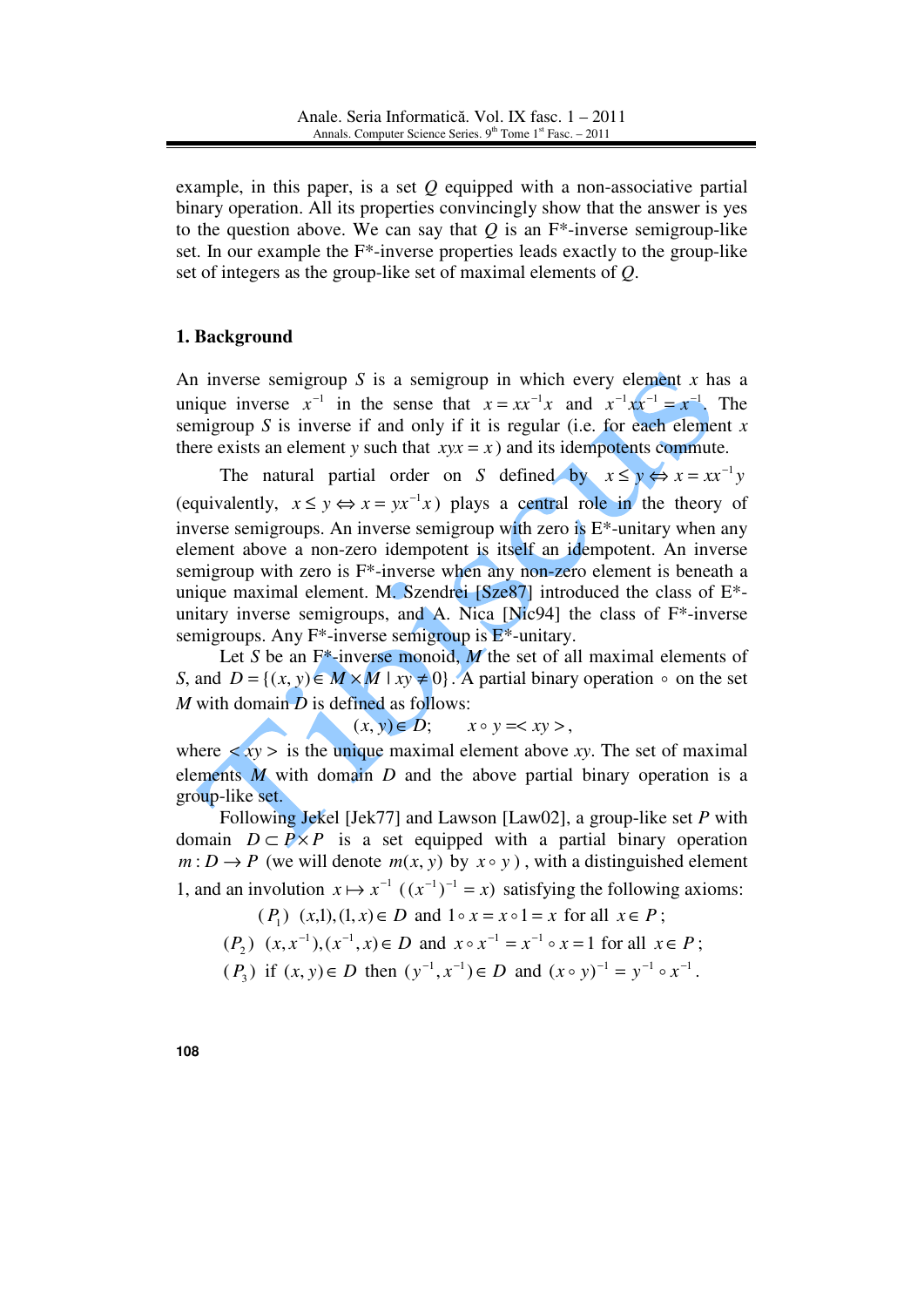Let  $(P,D)$  and  $(P',D')$  be two group-like sets. A group-like set isomorphism is a bijective map  $\varphi: P \to P'$  such that: (1)  $(x, y) \in D \iff (\varphi(x), \varphi(y)) \in D'$ ; (2)  $\varphi(x \circ y) = \varphi(x) \circ \varphi(y)$  for all  $(x, y) \in D$ ; (3)  $\varphi(x^{-1}) = [\varphi(x)]^{-1}$  for all  $x \in P$ .

 An example of a group-like set is the group-like set of integers (*Z*, *D*) where  $D = \{(x, y) \in Z \times Z \mid xy \le 0\}$ , the partial "multiplication" (with domain *D*) is the usual addition, 0 is the distinguished element, and  $x \mapsto -x$ is the involution. We can see that  $(3 + (-5)) + 7 = 5$  but  $3 + (-5 + 7)$  is not defined and therefore  $(3 + (-5)) + 7 \neq 3 + (-5 + 7)$ . Thus our example cannot be converted into a semigroup (with zero) by adjoining a zero such that  $x \circ y = 0$  if  $x \circ y$  is undefined and  $0 \circ x = x \circ 0 = 0 \circ 0 = 0$ .

## **2. The inverse-semigroup properties of a non-associative partial multiplication**

Let *N* be the set of non-negative integers and

 ${Q} = \{ (a, b, m) \in N^3 \mid a, b \le m \}$ 

Define a partial multiplication on *Q* by:

 $\mathfrak{b}$ ₹  $\int$  $(a-a+b',m)$  if  $m \ge m'$ ,  $b \ge a'$  and  $b-a' \le m -b+a',b',m')$  if  $m \leq m'$ ,  $b \leq a'$  and  $a'-b \leq m'$  $(a', b', m') =$  $(a, b-a'+b', m)$  if  $m \ge m'$ ,  $b \ge a'$  and  $b-a' \le m-m'$  $(a-b+a', b', m')$  if  $m \leq m'$ ,  $b \leq a'$  and  $a'-b \leq m'$  $(a, b, m) \cdot (a', b', m')$  $a, b - a' + b', m$  if  $m \ge m'$ ,  $b \ge a'$  and  $b - a' \le m - m$  $a-b+a', b', m'$ ) if  $m \leq m'$ ,  $b \leq a'$  and  $a'-b \leq m'-m$  $a, b, m) \cdot (a', b', m)$ 

**Remarks**. This partial multiplication is not associative.

For example, if  $x = (2,4,4)$ ,  $y = (3,2,6)$ ,  $z = (7,8,20)$  then  $x \cdot (y \cdot z) = (6,8,20)$  but  $(x \cdot y) \cdot z$  is undefined since  $x \cdot y$  is undefined. For this reason, *Q* is not converted into a semigroup (with zero) by adjoining a zero such that  $x \cdot y = 0$  if  $x \cdot y$  is undefined and  $0 \cdot x = x \cdot 0 = 0 \cdot 0 = 0$ . Although  $(Q, \cdot)$  is not a presemigroup, below we will inspect the "inversesemigroup" properties of  $(0, \cdot)$ .

#### **Proposition 1.** *The set*

 $E(O) = \{(a, a, m) \in O\}$ 

*is the set of idempotents of*  $(Q, \cdot)$  *and*  $x = (a,b,m) \mapsto x^{-1} = (b,a,m)$  *is an involution on*  $(Q, \cdot)$ , *that is:* 

 $(x^{-1})^{-1} = x$ ; if  $\exists x \cdot y$  then  $\exists y^{-1} \cdot x^{-1}$  and  $(x \cdot y)^{-1} = y^{-1} \cdot x^{-1}$ .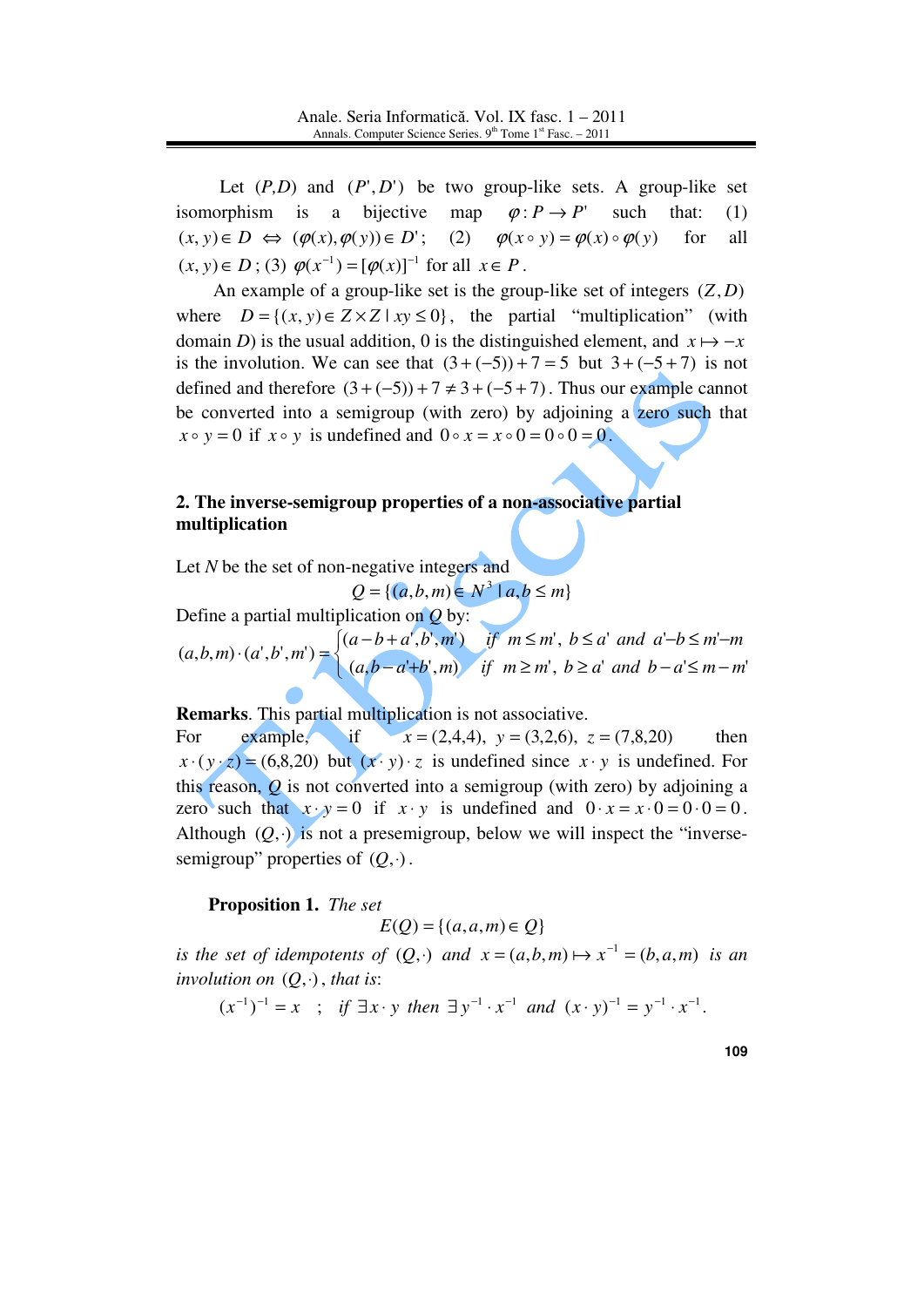**Proposition 2.** *If*  $x = (a, b, m)$  *then* 

 $\exists x^{-1} \cdot x, \ \exists x \cdot x^{-1} \ \text{and} \ \ x^{-1} \cdot x = (b, b, m), \ x \cdot x^{-1} = (a, a, m).$ *Moreover*:

$$
\exists x \cdot (x^{-1} \cdot x), \exists (x \cdot x^{-1}) \cdot x \text{ and } x \cdot (x^{-1} \cdot x) = (x \cdot x^{-1}) \cdot x = x
$$

**Proposition 3.** *If*  $e, f \in E(Q)$  *such that*  $\exists e \cdot f$  *then*  $\exists f \cdot e$  *and*  $e \cdot f = f \cdot e \in E(Q)$ .

**Proposition 4.** *If*  $x, y \in Q$  *such that*  $x^{-1} \cdot x = y \cdot y^{-1}$  *then*  $\exists x \cdot y$  (*called the restricted multiplication*)

**Proof.** If  $x = (a, b, m)$ ,  $y = (a', b', m') \in Q$  such that  $x^{-1} \cdot x = y \cdot y^{-1}$  then  $b = a'$  *and*  $m = m'$ .

Hence

$$
x \cdot y = (a, b, m) \cdot (b, b', m) = (a, b', m)
$$
.

**Proposition 5.** *Let G be the category defined by* 

- $ObG = E(Q)$
- $Hom_G(e, f) = \{x \in Q \mid x^{-1} \cdot x = e \text{ and } x \cdot x^{-1} = f\}$
- *Composition of morphisms is given by restricted multiplication*:



*Then G is a groupoid* (*the associated groupoid*). (It is clear that if  $x = (a,b,m)$ ,  $y = (a',b',m') \in Q$  such that  $x^{-1} \cdot x = y \cdot y^{-1}$ then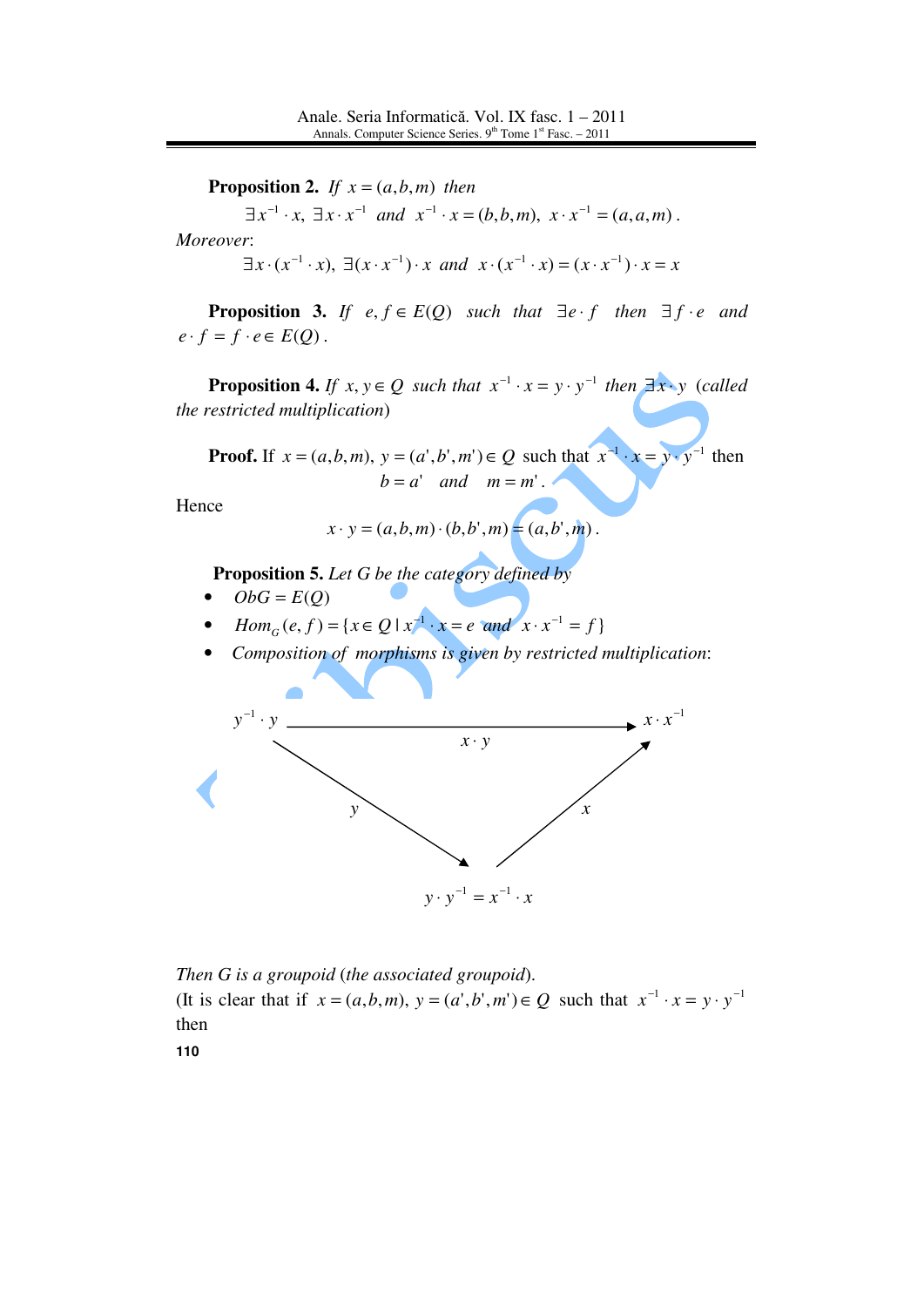$$
(x \cdot y)^{-1} \cdot (x \cdot y) = (b', a, m) \cdot (a, b', m) = (b', b', m) = y^{-1} \cdot y \quad and
$$
  

$$
(x \cdot y) \cdot (x \cdot y)^{-1} = (a, b', m) \cdot (b', a, m) = (a, a, m) = x \cdot x^{-1}.
$$

**Remark.** Here the restricted multiplication is associative: if  $x = (a, b, m), y = (a', b', m'), z = (a'', b'', m'') (x, y, z \in Q)$  such that  $x^{-1} \cdot x = y \cdot y^{-1}$  and  $y^{-1} \cdot y = z \cdot z^{-1}$  then

$$
b = a', \quad m = m', \quad b' = a'' \quad m' = m''
$$

and

$$
(x \cdot y) \cdot z = (a, b', m) \cdot (b', b'', m) = (a, b'', m),
$$
  

$$
x \cdot (y \cdot z) = (a, b, m) \cdot (b, b'', m) = (a, b'', m).
$$

١

Now, we define the relation  $\leq$  on  $\mathcal{Q}$  as follows. If  $x = (a, b, m), y = (a', b', m') \in Q$ ,

then

$$
x \le y \iff m \ge m', a \ge a' \text{ and } a - a' = b - b' \le m - m'
$$

It is straightforward to see that this is a partial order on *Q*.

**Proposition 6.** *The following are equivalent:* (1) *x* ≤ *y*;  $(2) \exists (x \cdot x^{-1}) \cdot y$  and  $(x \cdot x^{-1}) \cdot y = x$ ;

 $(3) \exists y \cdot (x^{-1} \cdot x) \text{ and } y \cdot (x^{-1} \cdot x) = x.$ 

Proof. Let 
$$
x = (a,b,m)
$$
,  $y = (a',b',m') \in Q$ .  
\n(1)  $\Rightarrow$  (2) Since  $x \le y$  and  $x \cdot x^{-1} = (a,a,m)$ , it follows that  
\n $(x \cdot x^{-1}) \cdot y = (a,a,m) \cdot (a',b',m') = (a,a-a'+b',m) = (a,b,m) = x$ .  
\n(2)  $\Rightarrow$  (1) Since  
\n $(x \cdot x^{-1}) \cdot y = (a,a,m) \cdot (a',b',m') =$   
\n $= \begin{cases} (a-a+a',b',m') & \text{if } m \le m', a \le a' \text{ and } a'-a \le m'-m \\ (a,a-a'+b',m) & \text{if } m \ge m', a \ge a' \text{ and } a-a' \le m-m', \end{cases}$   
\nit follows that  $(x \cdot x^{-1}) \cdot y = x$  implies

 $m \ge m'$ ,  $a \ge a'$  *and*  $a - a' = b - b' \le m - m'$ ; that is  $x \leq y$ .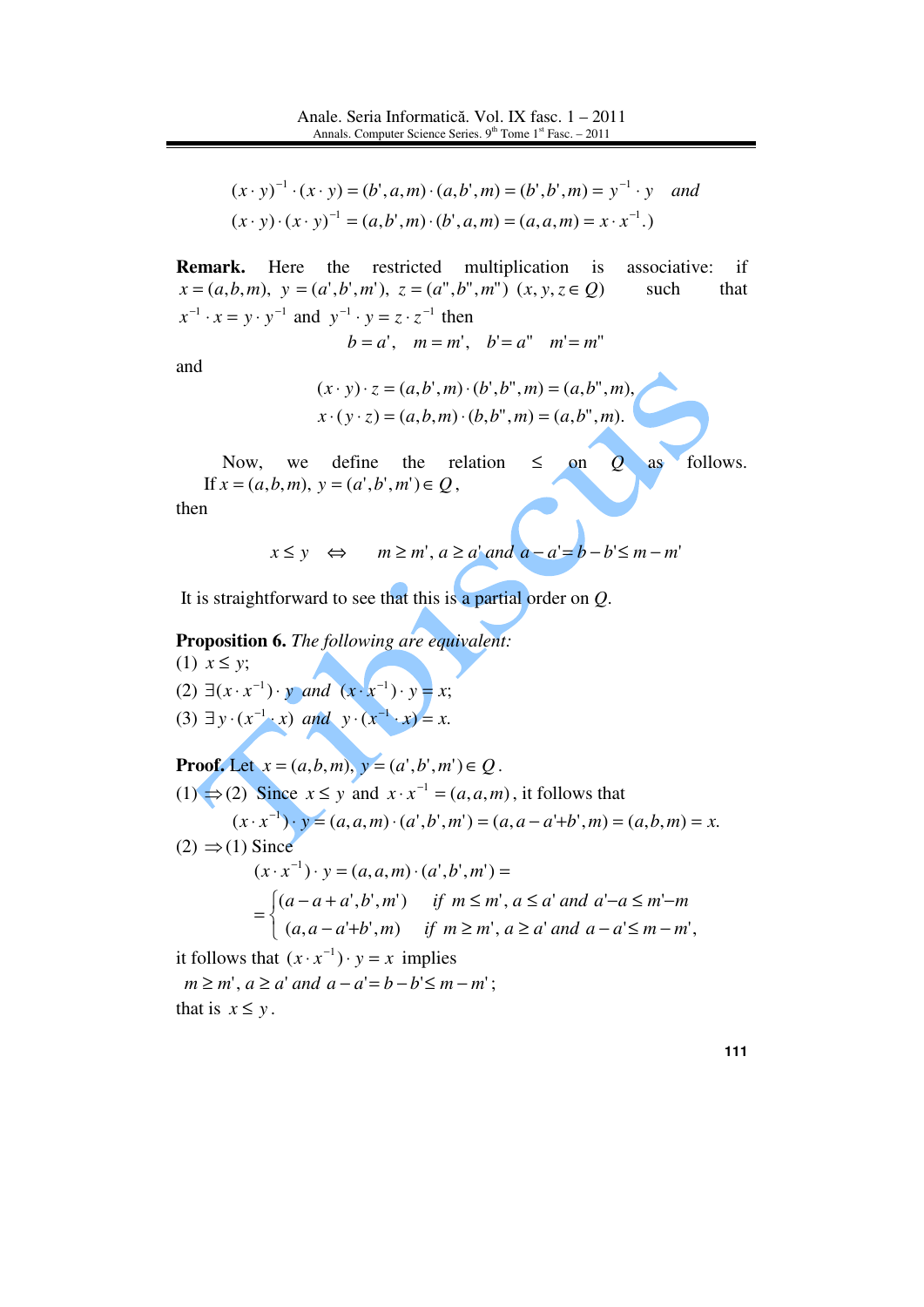$(1) \Leftrightarrow (3)$  Similarly.

### **Proposition 7.** *Let*

 $M_1 = \{(m, 0, m) \in Q \mid m \in N\}$  and  $M_2 = \{(0, m, m) \in Q \mid m \in N\}$ . *Then* 

$$
M = M_1 \cup M_2
$$

*is the set of all maximal elements of Q.* 

**Proof.** If  $(m,0,m) \leq (a',b',m')$  then  $m \geq m', m \geq a'$  and  $m - a' = 0 - b' \le m - m'$ . It follows that  $b' = 0$ ,  $a' = m$  and  $m' = m$ . Hence  $(m, 0, m)$  is a maximal element of  $Q$ .

If  $(0, m, m) \leq (a', b', m')$  then  $m \geq m', 0 \geq a'$   $(\Rightarrow a' = 0)$  and  $0-0=m-b' \le m-m'$ . Thus  $b'=m$ . Since  $b' \le m'$  it follows that  $m'=m$ . Consequently,  $(0, m, m)$  is also a maximal element of  $Q$ .

Let  $(a, b, m) \in Q$  such that  $a, b > 0$ . Then  $(a, b, m) < (a - 1, b - 1, m - 1)$ since  $m > m-1$ ,  $a > a-1$  and  $a-(a-1) = b-(b-1) \le m-(m-1)$ . Now, if  $a = 0$  and  $b < m$  then  $(0, b, m) < (0, b, m-1)$  since  $m > m-1, 0 \le 0$  and  $0 - 0 = b - b < m - (m - 1)$ . Analogously,  $(a, 0, m) < (a, 0, m - 1)$  if  $a < m$ . So, the proof of Proposition 7 is complete.

**Proposition 8.** *If*  $x = (a, b, m) \in Q$ , *then the unique maximal element above x* is  $(a - b, 0, a - b)$  *if*  $a \ge b$ , *and it is*  $(0, b - a, b - a)$  *if*  $a \le b$ .

**Proof.** If  $a \ge b$  then  $(a,b,m) \le (a-b,0,a-b)$ , since  $m \ge a-b$ ,  $a \ge a-b$ and  $a - (a - b) = b - 0 \le m - (a - b)$ .

Analogously,  $(a,b,m) \leq (0,b-a,b-a)$  if  $a \leq b$ .

Now, if  $(a, b, m) \le (m', 0, m')$ , that is  $m \ge m', a \ge m'$  and  $a - m' = b - 0 \le m - m'$ , then  $m' = a - b$  and  $a \ge b$ . So in the case  $a \ge b$ ,  $(a - b, 0, a - b)$  is the unique maximal element which is above  $(a, b, m)$ . Analogously, if  $a \leq b$  then  $(0, b - a, b - a)$  is the unique maximal element such that  $(a, b, m) \le (0, b - a, b - a)$ .

**Remarks.** Taking into account the definition of F\*-inverse semigroup, we can say that *Q* is an F\*-inverse semigroup-like set. Also, since  $(a, a, m) \leq (a', b', m')$  implies  $a' = b'$  we can say that *Q* is an E<sup>\*</sup>-unitary inverse semigroup-like set.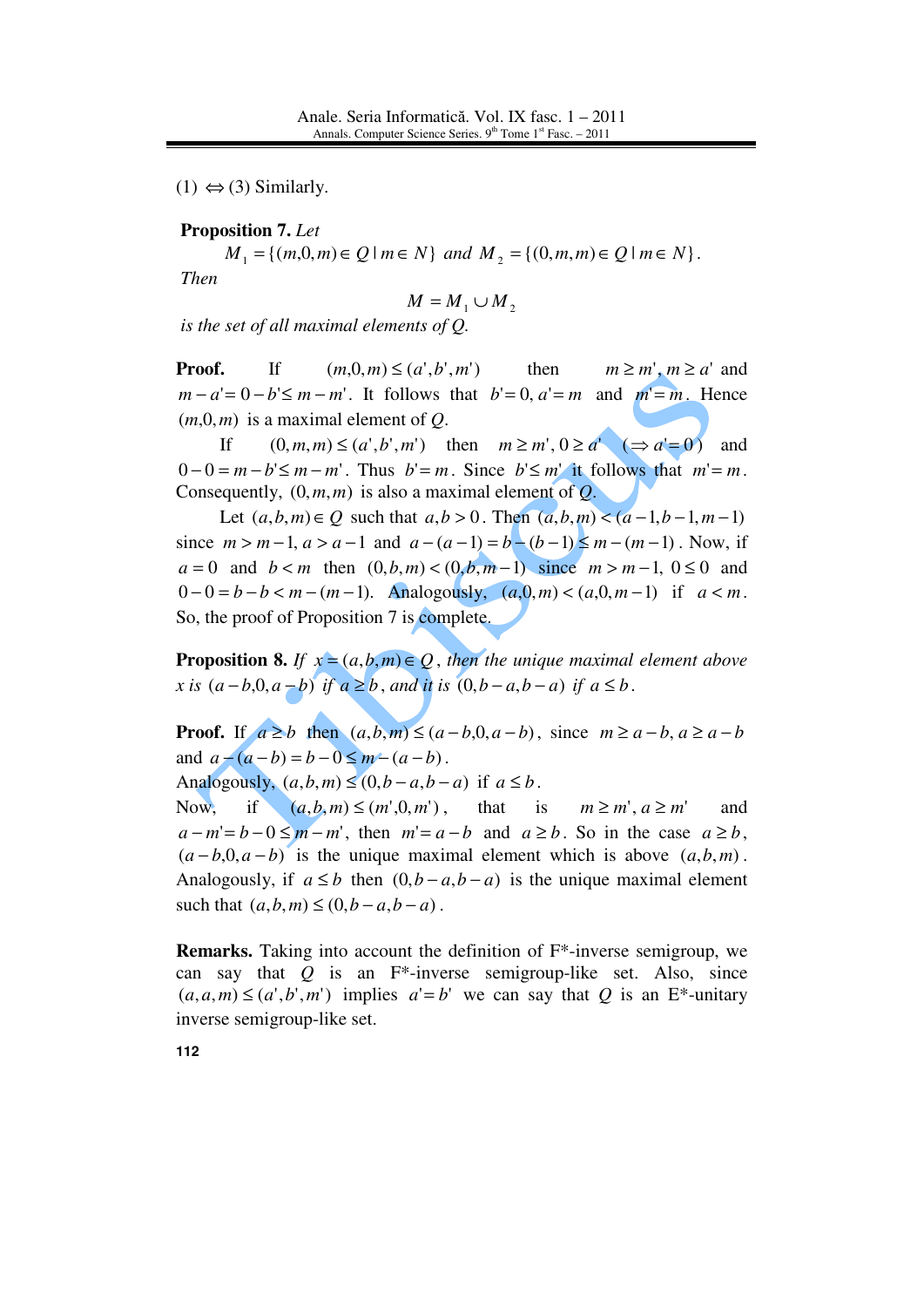**Proposition 9.** *Let*  $x, y \in M$  . Then  $\exists x \cdot y$  *if and only if*  $(x, y) \in (M_1 \times M_2) \cup (M_2 \times M_1)$ .

**Proof.** Let  $(m, 0, m) \in M_1$  and  $(0, m', m') \in M_2$ . Then,

$$
(m,0,m) \cdot (0,m',m') = \begin{cases} (m,m',m') & \text{if } m \le m' \\ (m,m',m) & \text{if } m \ge m' \end{cases}
$$

and

$$
(0, m', m') \cdot (m, 0, m) = \begin{cases} (m - m', 0, m) & \text{if } m' \le m \\ (0, m' - m, m') & \text{if } m' \ge m \end{cases}
$$

Conversely, let *x*,  $y \in M$  such that  $\exists x \cdot y$ . If both *x* and *y* belong to  $M_1$ then follows  $x = (0,0,0)$  or  $y = (0,0,0)$ . The same conclusion is obtained if  $x, y \in M_2$ . Since  $M_1 \cap M_2 = \{(0,0,0)\}\$ , the proof of Proposition 9 is complete.

#### **Corollary 10**

(1) If  $m \ge m'$  then  $(m - m', 0, m - m')$  is the unique maximal element above  $(m, 0, m) \cdot (0, m', m')$  and it is the unique maximal element above  $(0, m', m') \cdot (m, 0, m)$ .

(2) *If*  $m \le m'$  *then*  $(0, m'-m, m'-m)$  *is the unique maximal element above*  $(m,0,m)\cdot(0,m',m')$  and it is the unique maximal element above  $(0, m', m') \cdot (m, 0, m)$ .

 A partial binary operation o on the set *M* with domain  $D = \{(x, y) \in M \times M \mid \exists x \cdot y\}$  is defined as follows:

$$
(x, y) \in D; \qquad x \circ y = ,
$$

where  $\langle x \cdot y \rangle$  is the unique maximal element above  $\langle x \cdot y \rangle$ . By Proposition 9,

$$
D = (M_1 \times M_2) \cup (M_2 \times M_1)
$$

and

$$
(m,0,m) \circ (0,m',m') = (0,m',m') \circ (m,0,m) = \langle (m,0,m) \cdot (0,m',m') \rangle =
$$
  
=<0,m',m') \cdot (m,0,m) > = 
$$
\begin{cases} (m-m',0,m-m') & \text{if } m \ge m' \\ (0,m'-m,m'-m) & \text{if } m \le m' \end{cases}
$$